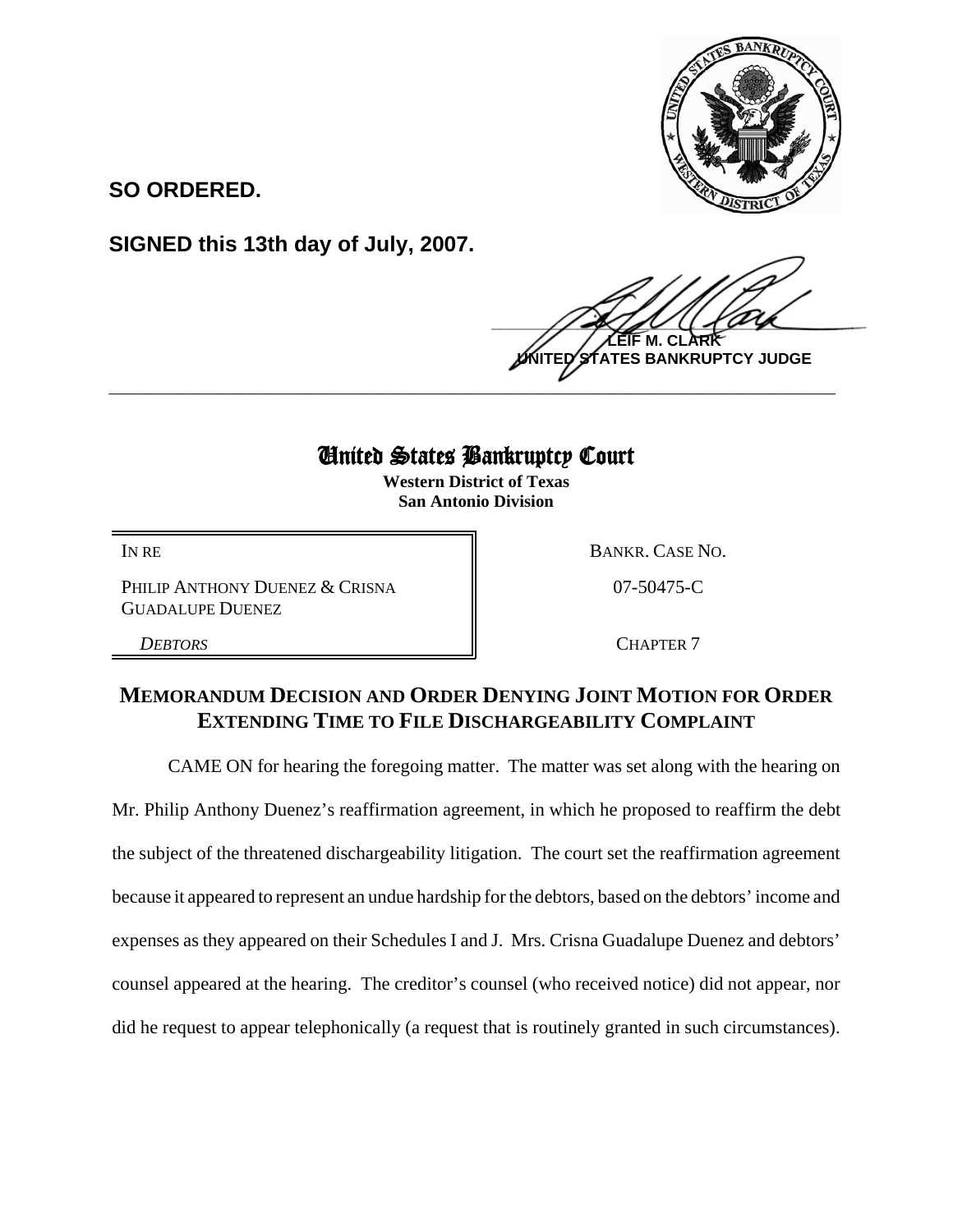#### **BACKGROUND**

At the hearing, the court expressed its reservations regarding the wisdom of the reaffirmation agreement. The first noted that the agreement appeared to represent an undue hardship under section 524(m) of the Code (as the debtors' expenses clearly exceeded their income, even without the inclusion of this additional obligation). In addition, the agreement contained a "snap back" provision, providing that, in the event the debtors failed to make the payments called for in the agreement (representing a reduction from the original amount of the indebtedness), then the amount of the original indebtedness would then become immediately due and payable (and would, of course, not be discharged). The court also questioned whether the requested extension of time to file a dischargeability complaint (tied to the approval of the reaffirmation agreement) was warranted, given that the support for bringing such a complaint appeared to be thin.

The motion for extension of time to file a dischargeability complaint was filed on May 31, 2007, just six days before the deadline for filing a complaint to object to dischargeability. The reaffirmation agreement was filed the same day. In the motion for extension, the creditor alleges that charges incurred on the debtors' credit card between October and November 2006, totaling \$2,512.50, would be nondischargeable under section  $523(a)(2)$ . No further explanation for why the creditor believed its contention to have support were stated. The motion also did not allege any difficulties in obtaining information to determine whether the debt was nondischargeable, nor did it state that the debtors had been uncooperative in any way. The motion merely stated that, to settle the matter, the debtors and the creditor agreed to extend the time to object to dischargeability to a date 10 days following the deadline for rescinding a reaffirmation agreement, calculated by the parties to be August 14, 2007.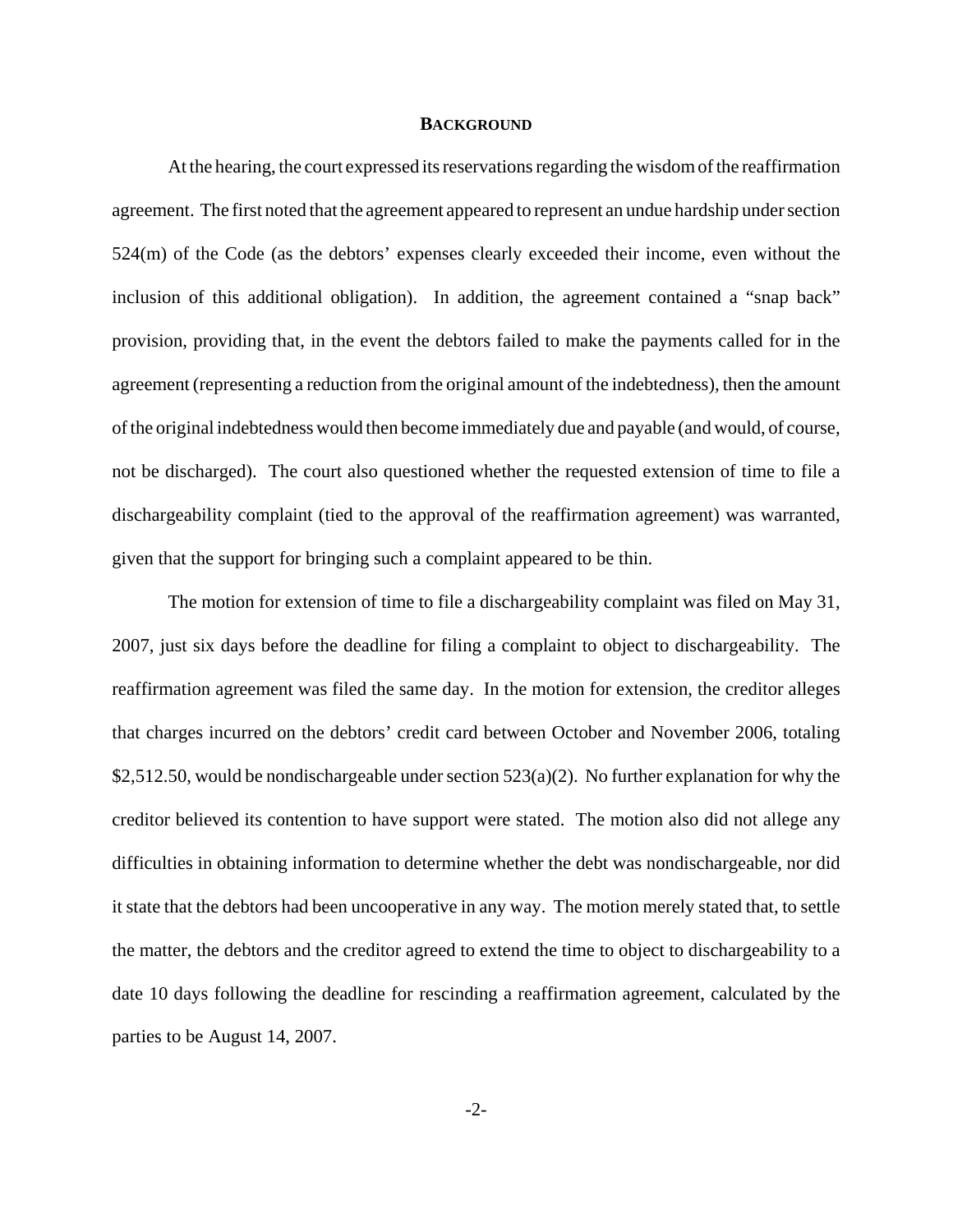Mrs. Duenez testified at the hearing that the debtors agreed to a reaffirmation agreement because they could not afford to retain counsel to fight the threatened dischargeability complaint. She also testified that the indebtedness in question involved a cash advance that they had taken on her Chase Bank credit card account five months prior to the filing of her case, and that she had used the cash for ordinary living expenses – groceries, gasoline, and the like.

## **ANALYSIS**

A motion to extend the time for objecting to dischargeability may be granted "for cause." FED.R.BANKR.P. 4007(c); *see also In re Sturgis*, 46 B.R. 360, 365 (W.D. Okla. 1985). Generally, cause is shown when the delay will not prejudice the debtor and will not interfere with the court's administration of its docket. *Id.*; *see also In re Floyd*, 37 B.R. 890 (Bankr. N.D.Tex. 1984) (granting extension to investigate affairs of debtor where it is shown that additional time is needed to conduct the investigation). At least one court even went so far as to suggest that reliance on the court's granting the extension as a matter of course might be grounds for granting such an extension (though the logic of that proposition is tortured on its face). *In re Santos*, 112 B.R. 1001, 1006 (9<sup>th</sup> Cir. BAP 1990).

In this case, the creditor's asserted basis for the extension is to afford the creditor the opportunity to lock down a settlement with a reaffirmation agreement, with the threat that, should the debtors default on the deal, the door will still be open to object to dischargeability. That rationale, on its face, is not inappropriate. Indeed, the Second Circuit at least tacitly endorsed the propriety of such an arrangement. *In re Benedict*, 90 F.3d 50, 52 (2<sup>nd</sup> Cir. 1996) (suggesting that cause was shown by virtue of the debtor's waiver of the deadline as part of a larger settlement that included the debtor's executing a reaffirmation agreement). But in *Benedict*, the creditor had more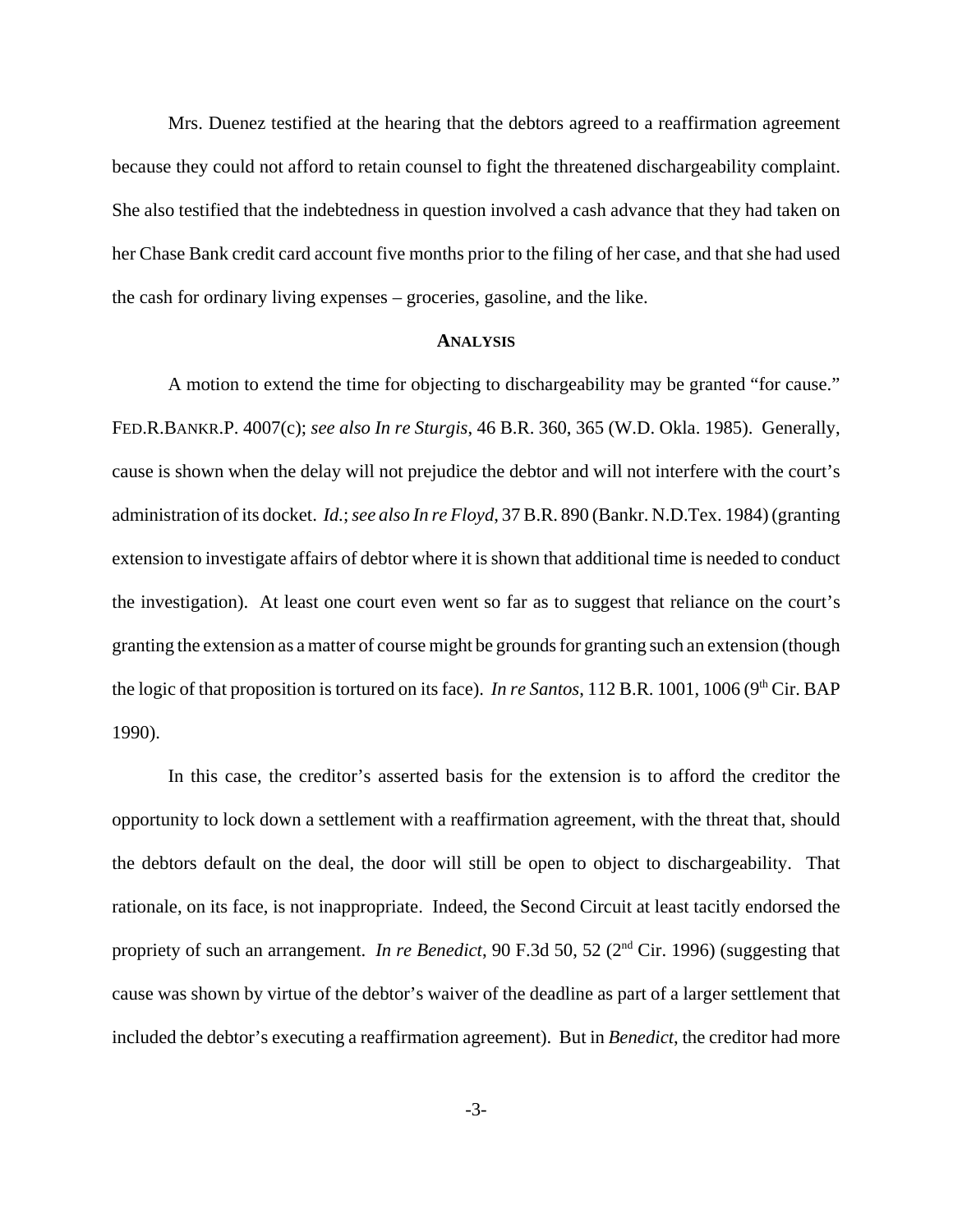than its mere allegation that the debt was non-dischargeable. The creditor in that case had asked for documents, including tax returns and financial records of the business, and had sought a Rule 2004 examination of the debtor. The debtor, according to the creditor, dug in his heels, dragged his feet, and otherwise attempted to frustrate the creditor's efforts to get to the bottom of things. Ultimately, after the creditor filed a motion to compel, or to dismiss the entire bankruptcy, the debtor relented, and agreed to a reaffirmation agreement. It was in this context that the Second Circuit found that the lower court should have granted an extension of time to the creditor under Rule 4007. *See id.* at 51-52.

In this case, the indebtedness in question was incurred four or five months before the bankruptcy filing (which was in early February 2007). The Statement of Affairs shows that the debtors were both employed in 2006, and that one of the debtors was not employed in 2007. The employed debtor has a job as an automotive technician with a local car dealership, making about \$40,000.00 a year gross. The wife's job loss appears to account for the bankruptcy filing. There is nothing in the creditor's motion to in any way suggest that the charges were incurred in contemplation of filing, or at a time when the debtors did not believe they could still make monthly payments.

The *sole* basis for Chase's motion is its unsupported allegation that the charges in question are nondischargeable under section 523(a)(2). But the charges in question certainly do amount to a colorable claim of nondischargeability simply because they were incurred. On that theory, *all* credit charges incurred prior to bankruptcy are colorably fraudulent.<sup>1</sup> Moreover, even under the

<sup>&</sup>lt;sup>1</sup> Not even the Fifth Circuit's decision in *Mercer* goes that far. That court found that the use of a card could constitute a representation of one's intent to repay, but also noted that such an intent would be fact-sensitive. The creditor would have to establish a misrepresentation with respect to each card use, said the court. *See In re Mercer*, 246 F.3d 391, 409-411 ( $5<sup>th</sup>$  Cir. 2001). The court was also careful to explain that it was not contravening the statute's prohibition on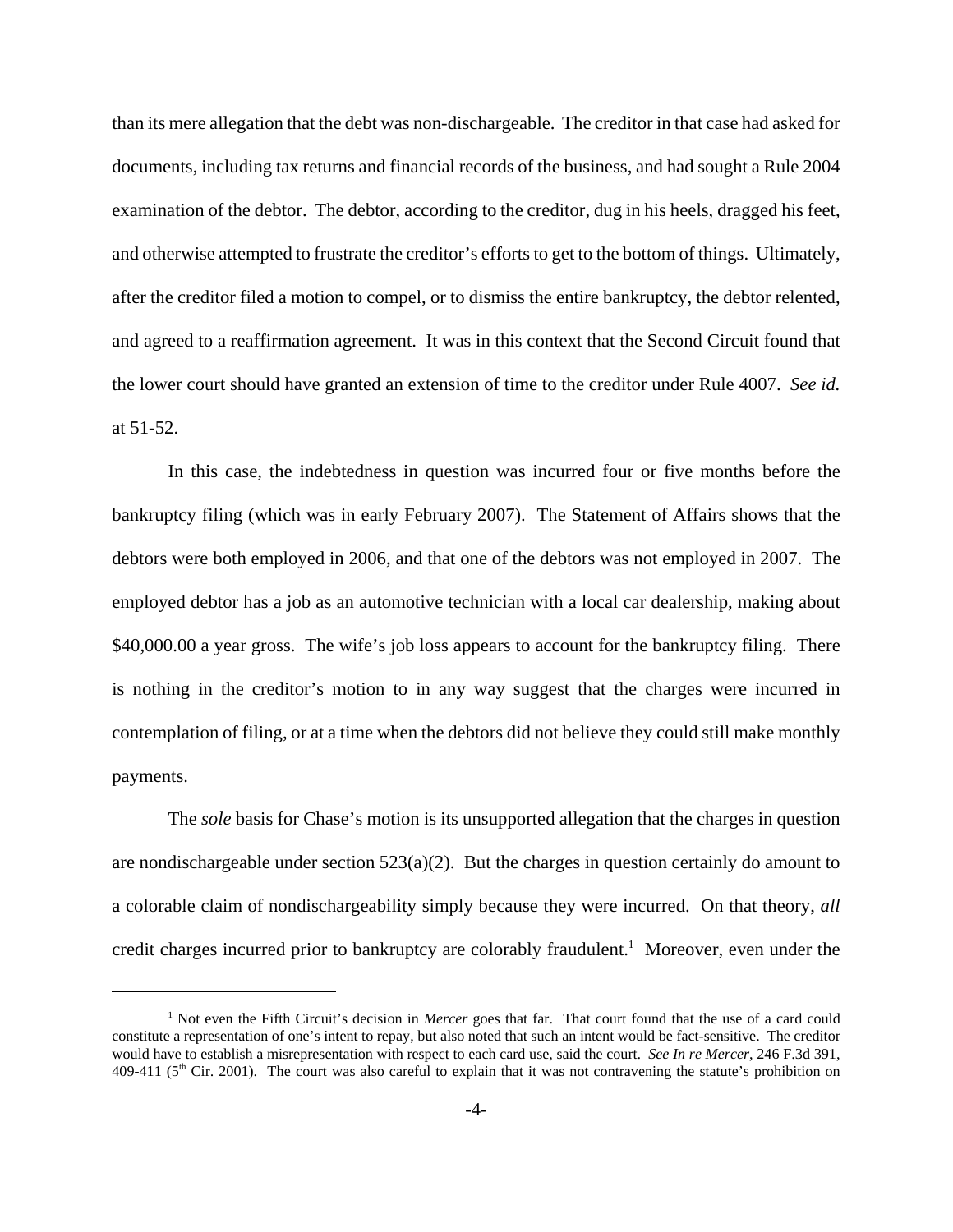generous standards of *Mercer*, the facts presented in the motion fall well short of a cause of action under section 523(a)(2)(A). *See In re Mercer*, 246 F.3d 391, 400-411 (5<sup>th</sup> Cir. 2001).<sup>2</sup>

Nor can the creditor enjoy the presumptions of section  $523(a)(2)(C)$  to provide a colorable basis for its threat to challenge dischargeability. The presumption under that subsection only arises when there is a showing that a debtor has incurred consumer debts to a single creditor aggregating more than \$500 for luxury goods or services obtained within *90* days of the bankruptcy filing, or obtained cash advances aggregating more the \$750 within *70* days of the filing. Here, the charges were incurred four to five months prior to the filing, outside the range of these presumptions.

Finally, there is nothing in the record (and the creditor does not contend) that the debtors in any way failed to cooperate in providing information or documentation regarding the charges. There is no evidence, and no suggestion, that the debtors attempted to hide any facts relating to the source or nature of the charges, or the circumstances under which the charges were incurred. In short, there is none of the evidence of lack of cooperation or stonewalling that was present in the *Benedict* case.

In short, the record reflects no basis for the underlying nondischargeability action. Nor is there an allegation of the debtors attempting to impede or frustrate the creditor's investigation (if any) of the debt. When the underlying litigation is baseless, and a debtor is throwing no roadblocks in front of a creditor's investigation, then the props get knocked out from under the strategy that the Second Circuit endorsed in *Benedict*, and no cause for an extension is shown.

The threat of dischargeability litigation in this case appears on these facts to have been utterly groundless. If there was a basis for believing that these charges were incurred in a manner

premising a nondischargeability complaint on a debtor's representation of *ability* to repay. *Id.*, at 405.

<sup>&</sup>lt;sup>2</sup> In *Mercer*, the court explained that the trial court must look for facts demonstrating an intent not to repay the charges when incurred. *Id.*, at 409.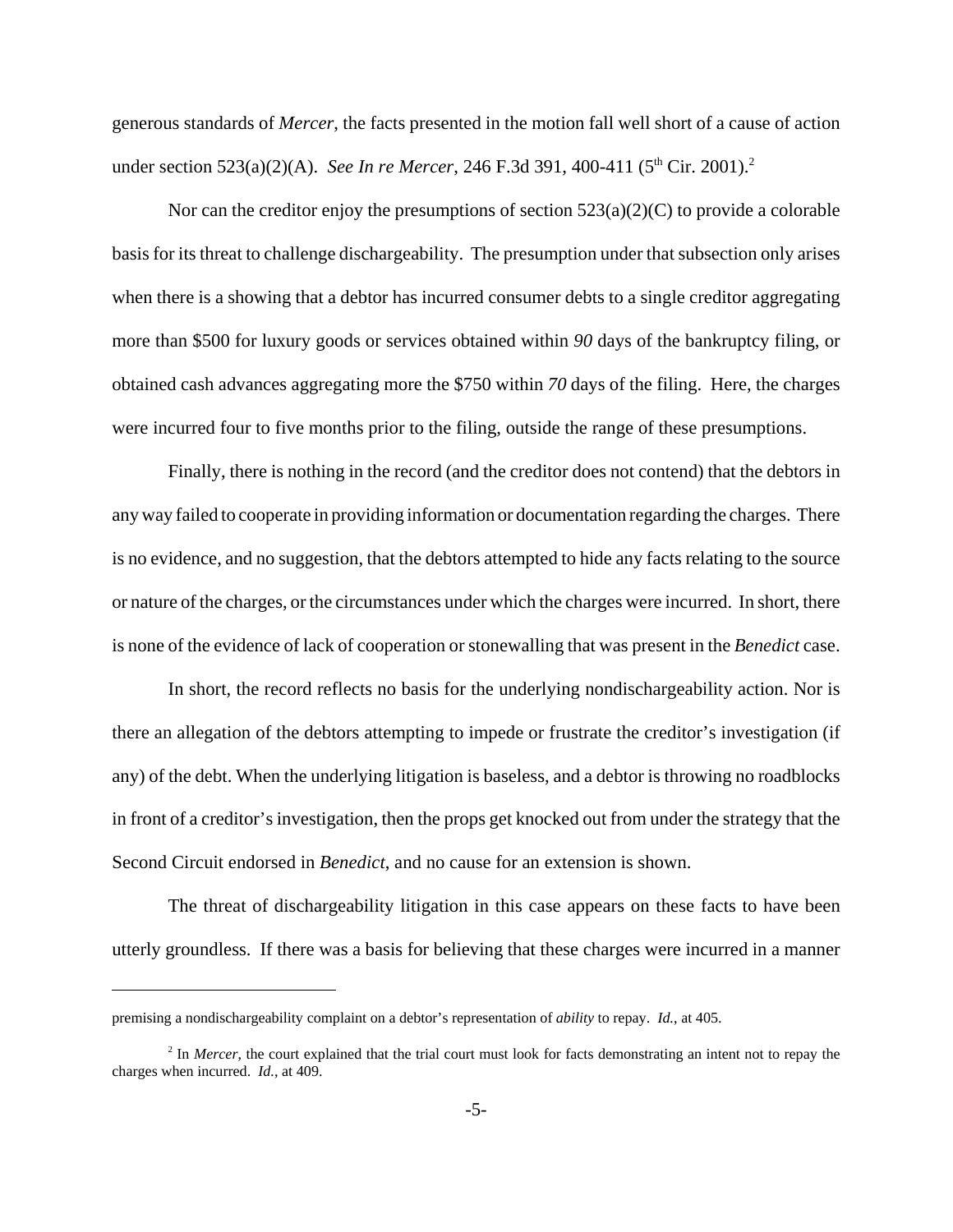that would suggest that they were fraudulent, or presenting any other cause for an extension, it was for the creditor to demonstrate at the hearing. However, the creditor declined to appear. Moreover, Mrs. Duenez's testimony at the hearing was telling. She acknowledged that she could not afford the repayments contemplated in the reaffirmation agreement, but felt that she had no choice, because she also could not afford to defend herself against a lawsuit brought by the credit card company. Indeed, there is every reason to believe that the motion for an extension, representing as it does the creditor's affirmative intention to bring an otherwise baseless lawsuit as a means of pressuring someone into signing off on a reaffirmation agreement that represents an undue hardship, is a violation of Rule  $9011$ <sup>3</sup> Because Chase seeks this extension in order to perpetrate this kind of shakedown, the court finds that there is no cause to grant the request.

This court has written before regarding the impropriety of threatening specious litigation in order to "shake down" debtors. *In re Zeman*, 347 B.R. 28, 34 (Bankr. W.D.Tex. 2006). Said the court in that decision,

> Dischargeability litigation is an expensive proposition for debtors, especially when the amount in controversy is (relatively) small. Creditors know this, and can bring actions such as this at relatively low cost, hoping that a debtor will agree to a reaffirmation because that will cost less than litigating the matter – even if the matter is essentially meritless. ... The manner in which this suit was brought and handled offers an excellent example of just why this litigation has all the earmarks of a shakedown. ... If it was, then it was a lawsuit that never had a basis in law or fact in the first place – and that could bring the pleading within Rule 9011 territory.

<sup>&</sup>lt;sup>3</sup> A pleading presented to the court constitutes a certification by the attorney signing the pleading that it is not presented for an improper purpose, such as to harass, or to cause unnecessary delay or needless increase in the cost of litigation. FED.R.BANKR.P. 9011(b)(1). A pleading brought in furtherance of a shakedown is a pleading brought for an improper purpose. *Compare Skidmore Energy, Inc. v. KPMG*, 455 F.3d 564, 568 n. 10 (5<sup>th</sup> Cir. 2006) (rule applied to pleading accusing innocent persons of unfounded sensational wrongdoing, exhibiting a reckless willingness to imposed the burden of unwarranted litigation on others).